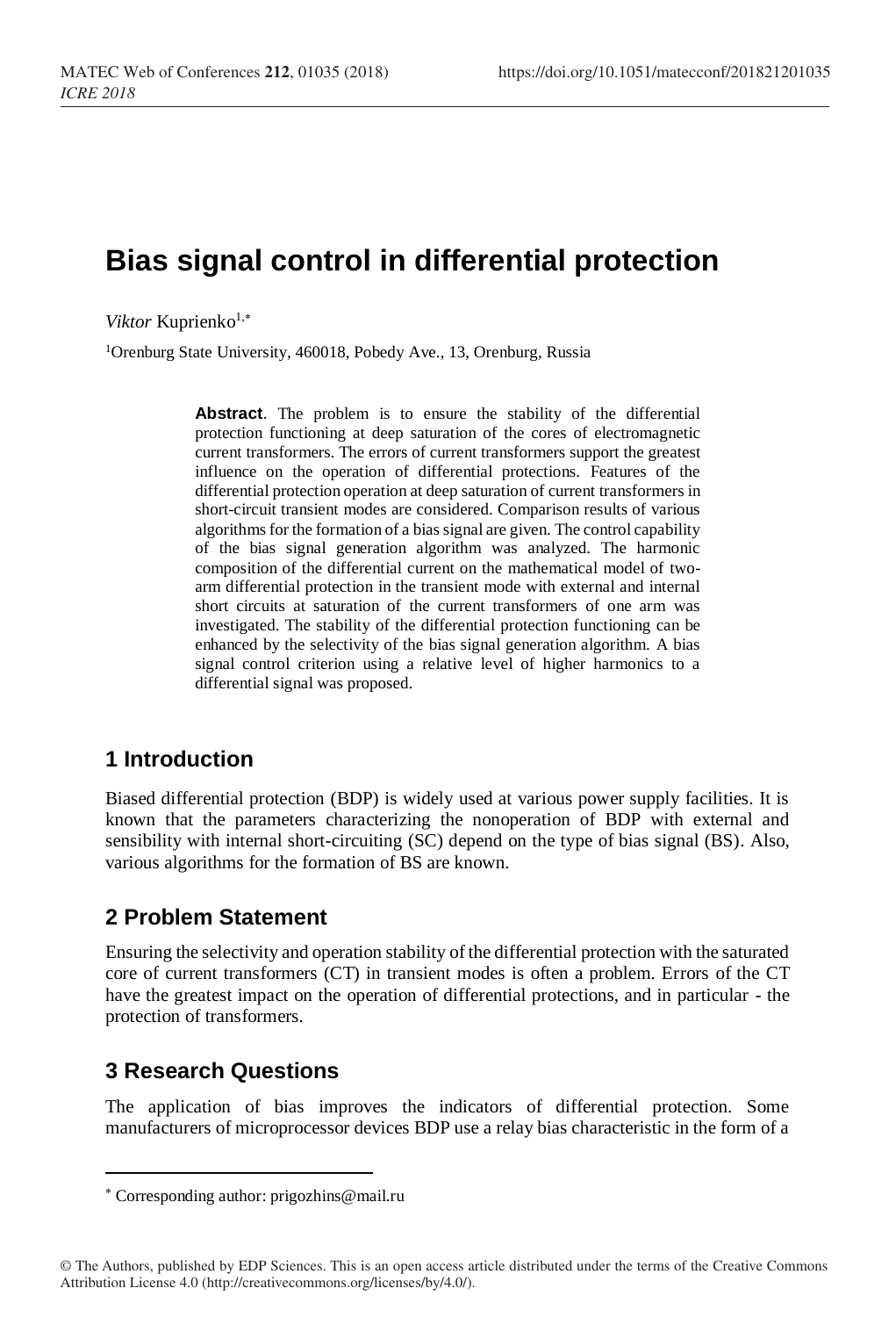broken line with two transitions to different bias coefficients  $(C_b)$ . In «Schneider Electric» it was called «self-adapting bias».

According to the method developed by the author, a comparative analysis of BDP with different types of BS was conducted [1]. As a result, it was concluded that among the known DS there is no universal one, that would ensure a stable functioning of the protection in all modes of operation taking into account the load current and the phase displacement of the side currents.

#### **4 Purpose of the Study**

The BDP's operation stability can be increased if each BS would only work in those regimes in which his worth are shown, i.e. it seems advisable to use several BS and their automatic selection depending on the working conditions of the protection. Not only a change in  $C_b$ , but a change in the algorithm itself for the formation of the BS. The principle of «selective bias» was proposed by the author at the turn of the 1990-s [2] and implemented on an analogous element base.

The use of microprocessors opens up new possibilities. When investigating the properties of BDP that are manifested when working with a CT with errors due to saturated core, it is expedient to analyze the harmonic composition of the differential current. In this mode, in the secondary current of the CT, the aperiodic component and all higher harmonics are present and besides the amplitudes of the last ones depend on the parameters of the regime and are functions of time.

The signal due to higher harmonics (*G*) can be used to correct the operation of the BDP. In the well-known works studying biasing of higher harmonics, the use of this signal did not give the desired effect, since the level of the higher harmonics of the differential current is practically independent of the location of the SC (external or internal).

The search for an algorithm of the functioning of BDP has importance in connection with the foregoing, allowing to increase the level of nonoperation of protection for external SC, accompanied by saturated core of CT. The analysis of the correlation of signals is of interest - main (differential and bias) and auxiliary (using the level of higher harmonics *G* of the differential current).

### **5 Research Methods**

Information on the shape of the differential current can be used as a criterion for saturated core of the CT. The author conducted researches using the «Matlab Simulink» harmonic composition of the differential current on the mathematical model of a two-side BDP in a transient behavior with external and internal SC at saturated core of the CT of one side. The determination of the higher harmonics level **G** of the differential current was produced for each period by the expansion in a Fourier series.

Calculations on the mathematical model of BDP were carried out using the following initial data: CT load is accepted as maximum permissible by the condition of 10% error, *cos φ* = 0.8; mismatch sides currents of protection 17%; the time constant of the damping of the aperiodic component of the current SC  $T_a = 0.05$  and 0.3 seconds; the range of variation of the current multiplicities SC  $1\div 20$ .

According to calculations, the level of the higher harmonics (*G*) increases to  $\varepsilon \approx 50\%$  and then falls (figure 01). Reliability and general character of the results, obtained for a particular type of CT, were confirmed using a generalized parameter  $A_{\mathbf{Z}}$  [3] (Fig. 1).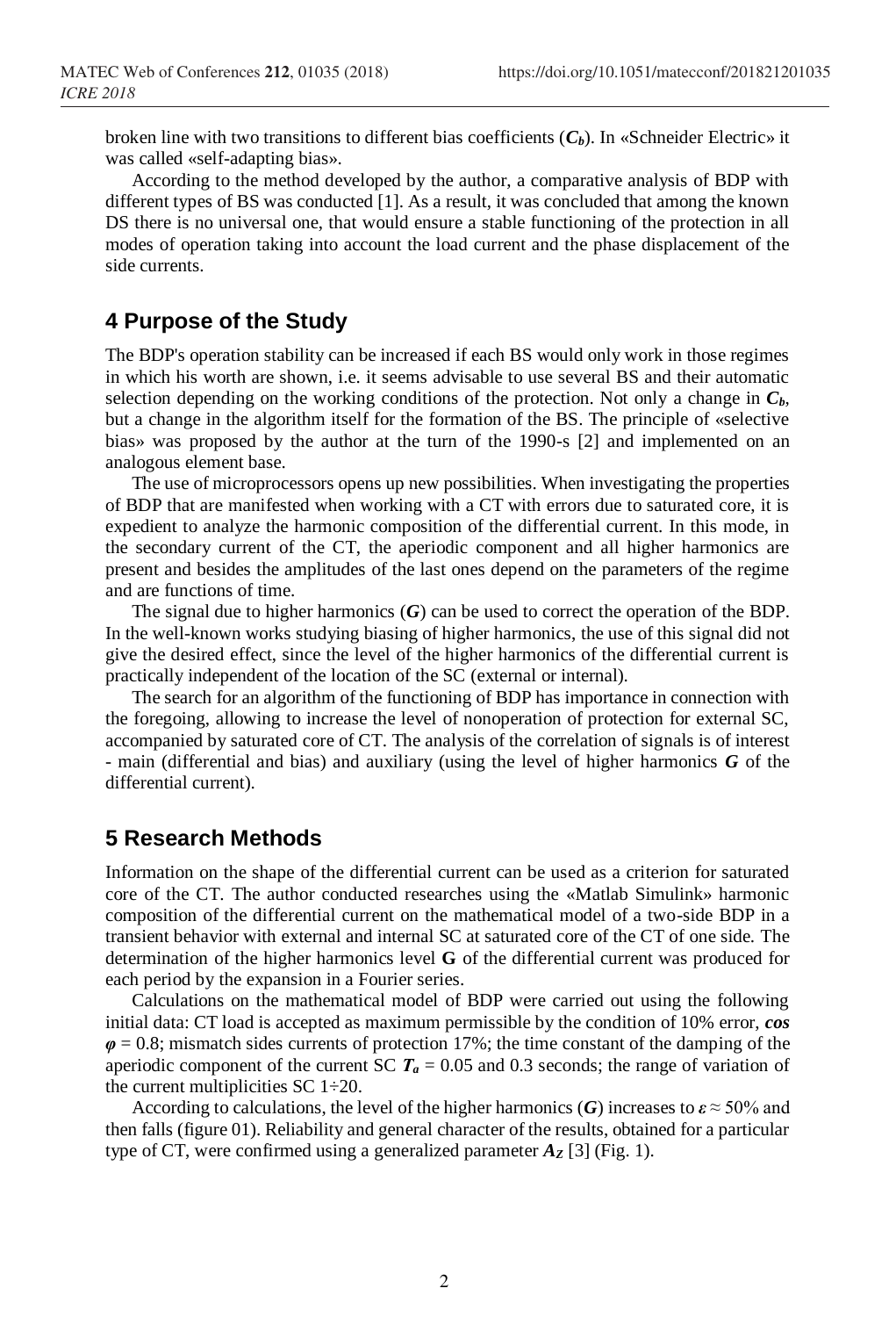

Fig. 1. Dependencies of the higher harmonics level of the differential current on the total error of CT.

## **6 Findings**

The dependence of the higher harmonics level *G* of the differential signal from  $A_Z$  is shown in Fig. 2. The values of *G* are given in relative units, the level of the differential signal is taken as the basis, corresponding to rated current *Cr*.





When the CT is saturated, the value of *G* for the external and internal SC is practically the same. That is, *G* as a criterion for the degree of saturation of CT also has limited possibilities (for example, *G* is the same for  $\varepsilon = 20$  and 75% – Fig. 1).

The relative level of the higher harmonics  $G^*$  is more suitable for this purpose – a quantity proportional to the ratio of *G* to the differential current: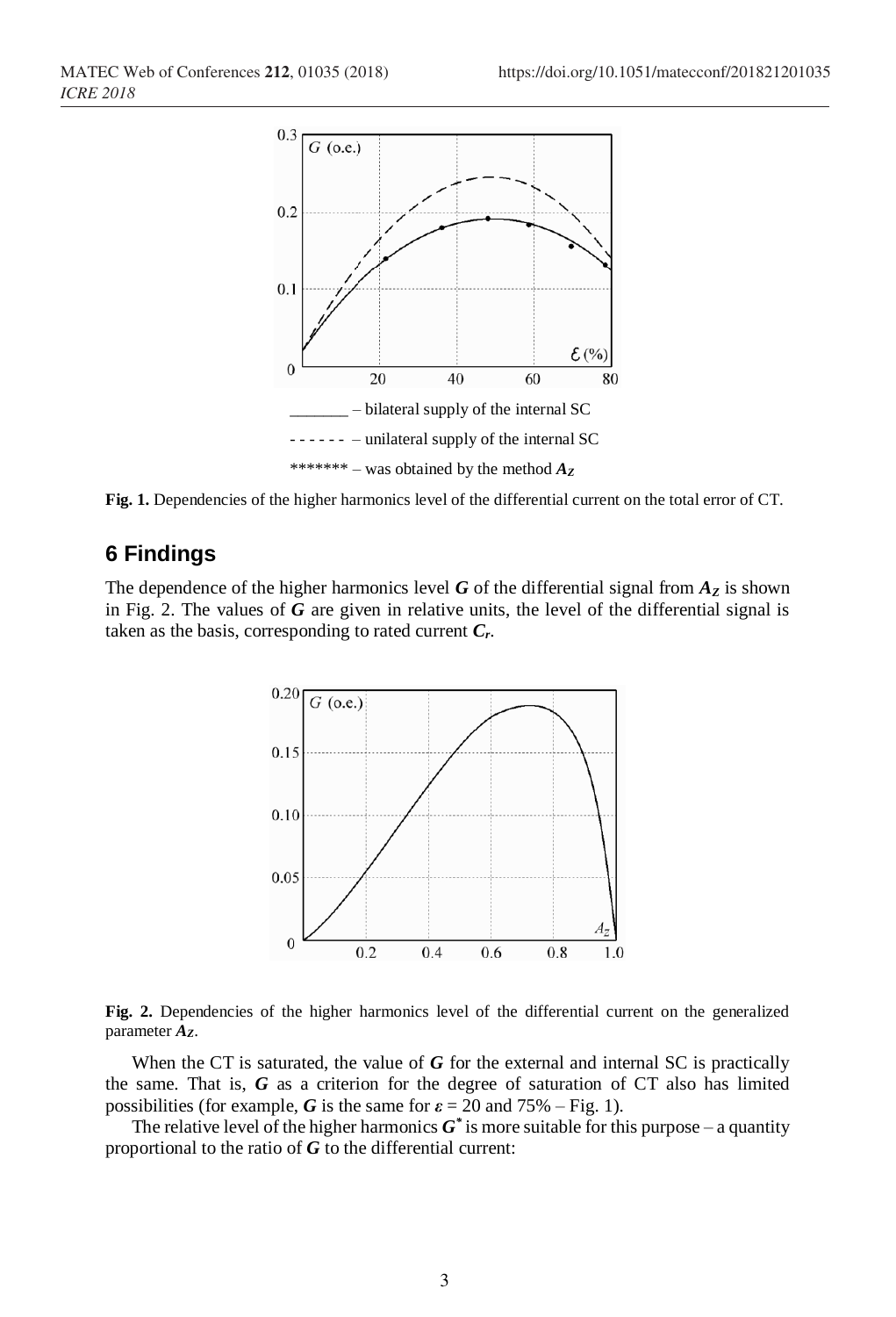$$
G^* = \frac{G}{I_d} \tag{1}
$$

The dependencies  $G^*(\varepsilon)$  for the initial period of the emergence of the SC are shown in Fig. 3.

The type of graphs does not depend on the multiplicity of currents of SC, time and is practically stable over a wide range of values of the aperiodic component of the current SC  $T_a$ . The essential difference between  $G^*$  with external and internal and SC is a positive quality.



Fig. 3. Dependencies of the relative value of the higher harmonics level of the differential current on the total error of the CT.

Analysis of these dependencies allows to conclude that the value of  $G^*$  can be expediently used to switch the BS of the differential protection. This fulfillment of the BDP, when the BS is selected depending on *G\** , allows to significantly eliminate the contradiction in ensuring selectivity and sensitivity.

## **7 Conclusion**

The stability of BDP functioning can be increased by selectivity of the BS formation algorithm.

As a criterion controlling the choice of the BS, it is advisable to use the relative level of the higher harmonics (with respect to the differential signal).

#### **References**

- 1. V. V. Kuprienko, European Science Review, **2** (2014)
- 2. A. N. Burnashev, V. V. Kuprienko, *Device for differential protection of electrical installation. Patent for invention RUS 2024145* (1994)